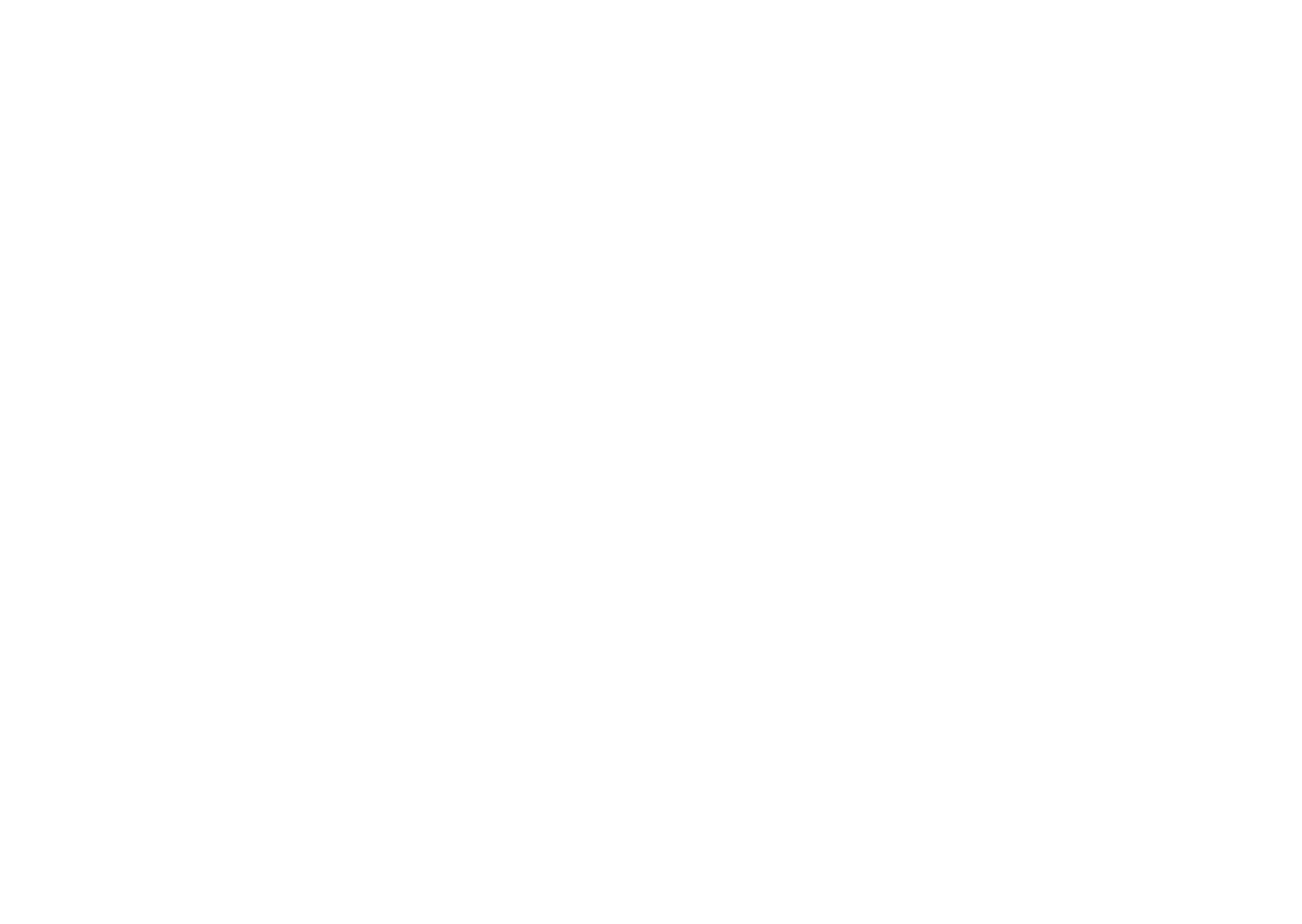## **Contents**

| Magic Words That Bend Reality |  |  |  |  |  |  |  |  |
|-------------------------------|--|--|--|--|--|--|--|--|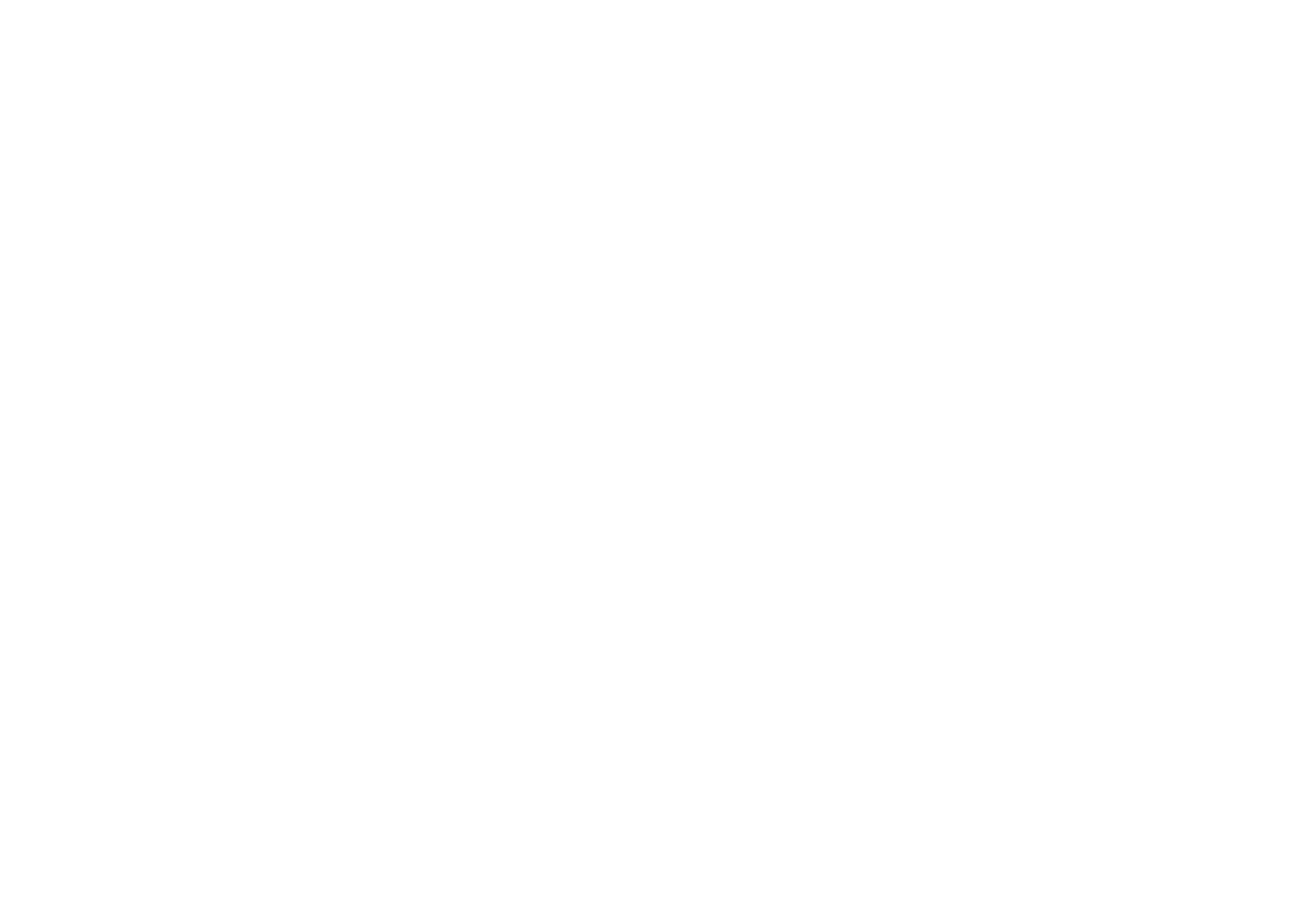So there it is, an open invitation. I'm too deep in a word addiction to ever let go. I'm going to continue to spit and howl at every injustice this world throws in my face as long as I'm wandering about in the World of the Living.

Hope to see you on the road.

Anarchists have a long and bloody road through human history, filled with broken barricades and squats with busted windows; we fought a war in the 30's, struck fear into governments, and created invisible networks of accomplices across continents. But times have changed, and Anarchists are only now beginning to adapt to a battlefield full of orbiting satellites, fascists blending memes with occult techniques, and a presidential twitter that determines foreign policy.

Take for instance the morning of October 2'nd, where the conservative media began spreading rumors that an "antifa chapter" was responsible for the largest mass shooting in American history.[1] As soon as the attack had been made, indeed before the bullet-ridden corpses began to cool, a constellation of fake facebooks, twitters, and "journalists" began to use the tragedy however they could to frame a simple argument: clearly this shooting at a country music concert is the work of leftist terrorists, and if it isn't they sure do wish it was.

Ridiculous. Stupid. Yet it worked. Paul Joseph Watson, the man who honest to god thinks conservatism is "the new counterculture," was quick to write an article about one individual on twitter who hoped "only Trump supporters got shot." The title? "LEFTISTS CEL-EBRATE 'WHITE TRUMP SUPPORTERS' BEING KILLED IN LAS VEGAS MASSACRE"[2]. To the thousands of willing, voting, and probably armed Americans it didn't matter that these posts meant literally nothing in the grand scheme of things. They saw a headline that told them Leftists were cruel, evil monsters that wanted them dead. That emotional reaction and mental signature will remain in their head every time they see that word or a person who bears the title. 4chan would join the effort, and exhort channers to *"push the shooter was a commie on all social media."*[3]

Consider a headline put out by CNN, as Spanish cops who had been seen doing fascist salutes beat elderly people with impunity at the Catalonian vote for independence. Reporters described it as "clashes"[4] between protesters and cops, no doubt hinting to those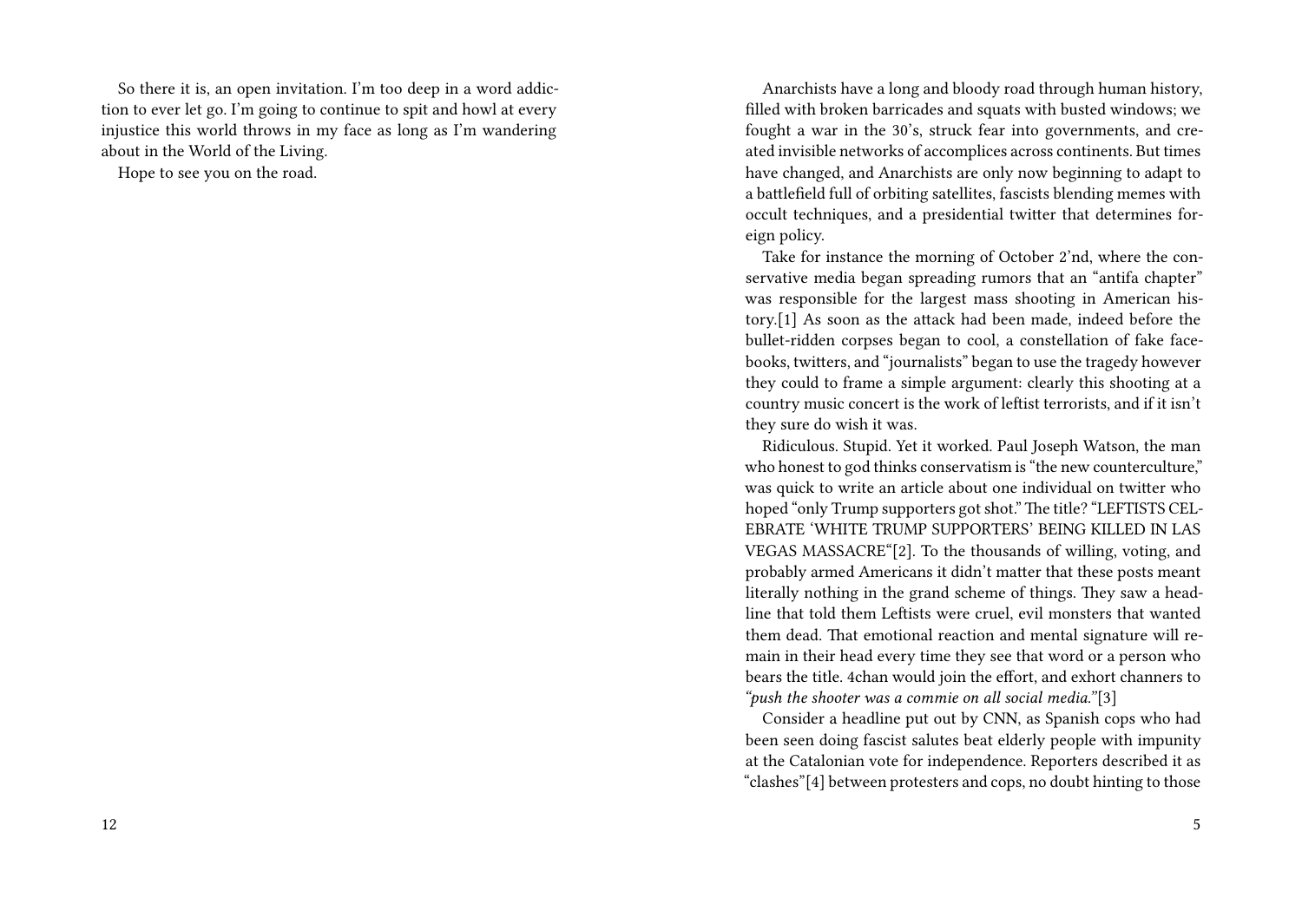digesting the story that clearly the two sides had been fighting each other. We don't call the rape of a woman a "clash" between her and the perpetrator, yet in an uneven tone the article hints not to trust our lying eyes; that there must be some reason, some good cause, as to why that policeman in riot gear is throwing an old lady down a flight of stairs.

The list goes on. A nazi rally that beats the piss out of black people is a "peaceful march" while a kicked over trash can is a "dangerous riot." "Good people," versus "sons of bitches."

These headlines and articles all serve an important function: the viewer, seeking to understand what is happening around them, ingests not just a story but the framing and narrative of the story. Even something as bland as the BBC has an agenda, and every time that article is shared or read that agenda flashes in the skull of those ingesting it.

You may not be able to convince people to read the "truth" of your choice, but you sure as shit can get them to read the macabre and horrifying tale of for-profit prisons. And when you slip in lines like this:

*"Dehumanization is the point of it all, both for the entrapped and the onlooker. Shrieks ring out from Human Factory Farms, wailing people trapped in cages and gnawing on one another in between working for pennies. Long enough and they become lost, twisted and mangled living corpses who've internalized the system that devoured them. Their cries mix with the howls of cops roaming the streets, rabid bloodhounds hunting for families that escaped the end of slavery only to suffer it again. They kill with impunity and the people are powerless, shielded behind the idea that so much evil is needed. Natural. Always been this way, always had. Humans becoming cattle, individuals becoming dollars."*[5]

you can be damn sure the details of your particular ideology, if only for a moment, was successfully ingested and imagined by the reader.

Where our philosophies may differ the field we wish them to operate in is the same. That's about as much goddamn "left unity" you're going to get in the real world. Why not roll with it?

Journalism doesn't have to be boring, and it doesn't have to be dry. We won't ever get the office or the nice chair so we might as well do things our way. The doors and dreams we were fed as children are closed to us. Do what you can with what you have, and even if you're writing one article a month because you've been worked to the bone you're still doing something. Good reporting doesn't need to be about triangle leads, naked facts, or sentences that sound like two pieces of dried wood rubbing up against each other. It can be fast and loud, big and mean, inspiring and warming and something that sounds like the bright song you've carried in your heart.

What did that sunrise coming over the horizon feel like? What did it *mean?*

What grim horror did you see in her eyes?

When he said he'd "never smelled anything like it" how did his body move?

Is the victim a lifelong gambler or a puritan? Is this unexpected? Par for the course? Why?

Details, life, everything and everything. If we can't get the money and we can barely get the time we can at least put out stories more beautiful, more powerful, and all the more effective than the mainstream media or the psyops officer fresh from vacation.

If we lose, and make no mistake victory is far from assured, these tender and caustic thoughts may be all that's left of us. As the planet changes and capitalism rises into space with machines for every purpose, those left coughing on the global desert will at least leave artifacts for the next civilization after our own.

*We tried,* reads a broken message on a rusty computer, *and even with the best intentions it wasn't enough. Never take the world that's in your head for the world around you, and for god's sake never put on a uniform!*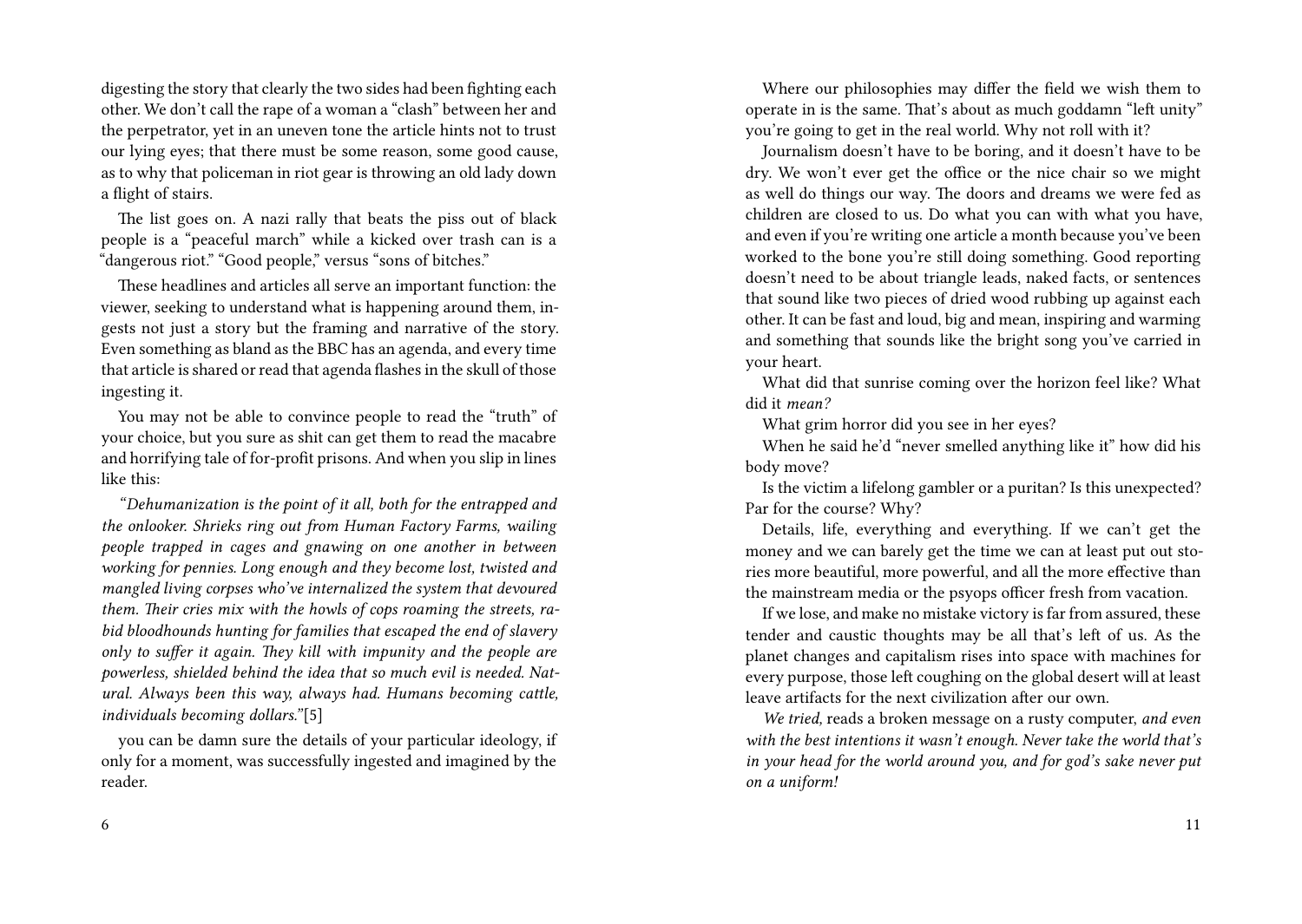Journalists determine, in one flick of a keyboard, who the "hero" was, who the "bad guys" are, and what's going on under the surface. They determine whether a riot is seen as the work of "thugs" and "outside agitators" or the justified uprising of an oppressed and exploited people. Describing someone as "idealistic," "level-headed," or "dirty with yellow-stained teeth" will either shut down or buildup an audience even *before they know what was said.*

That's incredible power we can't afford to give away.

Who will take the reins? The enemy? The white nationalists and militant forces of state ideology already lie about us. We are not here to impress or sway the individuals who would spend their free time hunting and persecuting us. But what of the common folk, the ones who gather around water coolers and talk about what they've heard on the news?

*"You hear about those kids in California?"*

The moustached man shakes his head. *"Yeah, everybody has. So what do you think?"*

*"Well,"* says the reader, pushing her fingers through her hair. *"I think the world's gone nuts."*

*"Oh yeah."*

*"But I can't say these people don't have an argument."*

*"You too?"*

*"You've seen the news!"*

*"Yes! Quiet! Jesus, somebody's going to hear you. I've been reading some of their stuff."*

*"And?"*

*"And…well. I..I think they have the right idea. You know my cousin…:"*

Whether you're an individualist or socially-oriented such a situation holds extreme opportunity. For the daring a fertile field to swim in, a warm pool of sympathy and resources to further their own madcap existences; for the wider world the probability, on an almost mathematical level, that revolution increases in likelihood.

The world is at war. We have the bodies, we are building organizations, and by the gods we are getting militant. What we don't have is an Anarchist press capable of singing their praises, eulogizing their heroes, or pointing out just how goddamn awful the world is their trying to destroy.

We need a new front in the global insurrection. We need Radical Reporters.

## **The Future Was Yesterday.**

The revolution in media has gone largely unnoticed by the average anarchist. The established newshouses, whose words were once believed to be the gold standard for "the truth" are falling apart. The New York Times is renting out floors in a building it can barely afford[6] while Breitbart News, an agency almost 100% online and whose editor actually held office in Trump's White House, reaches millions and was read daily by the president himself[7]; Occupy Democrats, with a reach of 300 million a week, claim they "*want to give people the ammunition to engage in meme warfare"* in an age where 45% of Americans get their news from Facebook[8].

40 years ago what we believed to be true came from someone in an office, at a desk, and with a salary. Now it's whoever has the means, the style, and the time.

Think about that for a moment. I mean really, stop and think about. For the first time the state doesn't have a monopoly on interpreting reality. White Supremacists, rogue Democrats, and Tea Party hopefuls have seized the opportunity by the kidneys and shotgunned their message and their reach.

Where's the Anarchist equivalent?

Presently I'm writing this article from a beat-up leather chair missing an arm, a guest in a local tattoo shop. The artist, bearded and telling us about his hurricane experiences, changes subject and jokes about Special K. I have no degree and am guided by only a